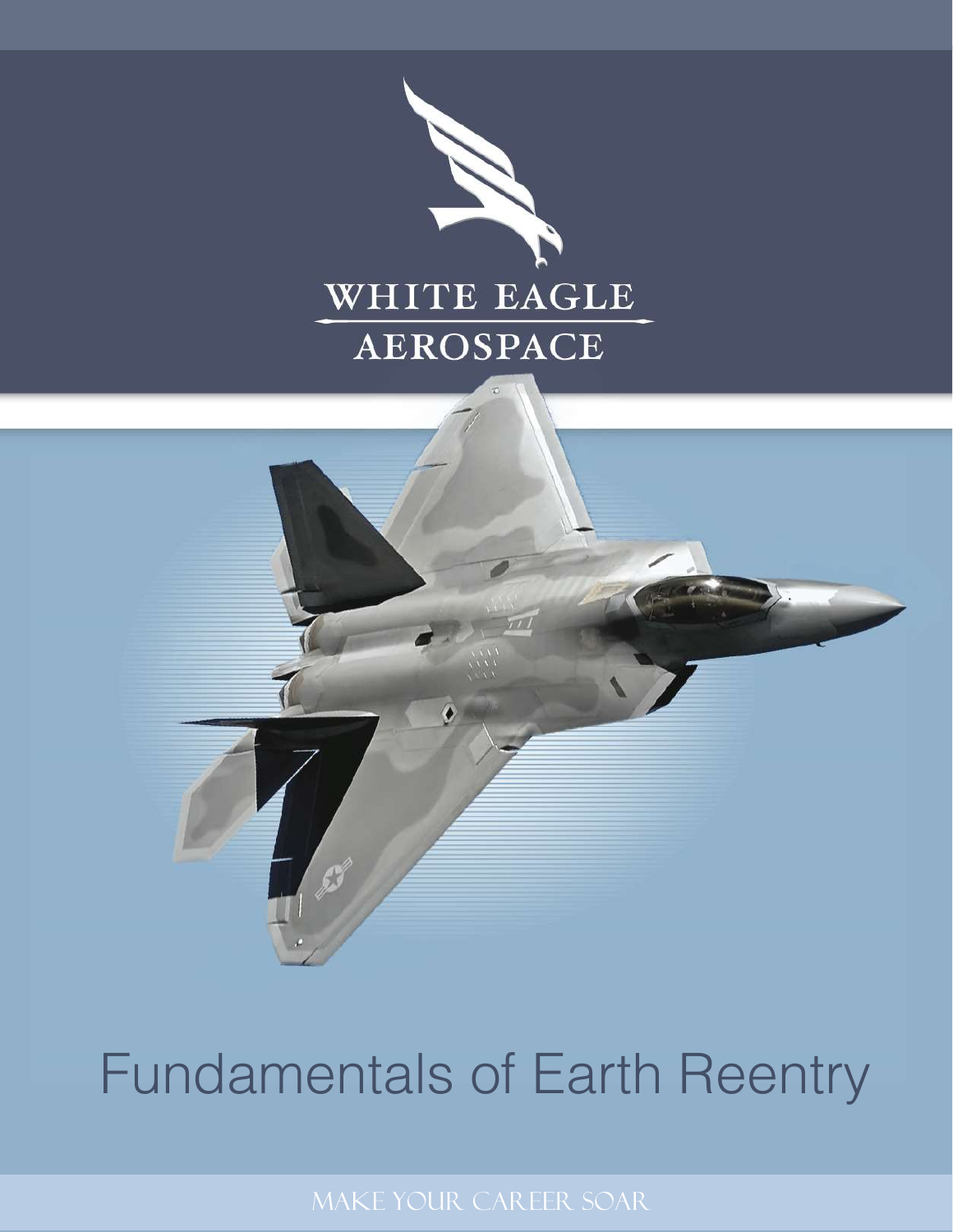## Welcome

Thank you very much for your interest in White Eagle Aerospace. Since our founding in 2006, we have become a trusted leader in professional technical training and education throughout the aerospace industry.

As a fellow aerospace professional with over 48 years of industry experience, I understand the critical need for ongoing technical training in the workplace. White Eagle Aerospace was established in order to meet this pressing need.

For many years, we have recognized a looming crisis in the aerospace workforce. Throughout the industry, there is an increasingly bimodal distribution of aerospace professionals. One end of that distribution contains young, well trained, highly motivated, but very inexperienced professionals. The other end of that distribution involves individuals who have been around for a long time, have a great deal of experience and are on their way out of their chosen profession. This leaves a valley between the two.

Who is going to pass the baton to the upcoming generation of aerospace professionals? Where will they get their knowledge – knowledge that goes beyond academia and even graduate degrees? Much of what they need to know is not available in today's standard university curricula. What they need is:

- Specialized knowledge over a range of disciplines
- Knowledge provided by an experienced expert in the field
- Knowledge conveyed by a master instructor

White Eagle Aerospace recognizes these issues and provides effective solutions for your workforce. We are pleased to present you with this brochure, which outlines our Fundamentals of Earth Reentry (FER) professional short course. Our team of industry experts and master instructors is dedicated to your success. Should you have any questions about our course catalog or desire more information on how we can help MAKE YOUR CAREER SOAR, please contact us today.

Best Regards,

An Teny White  $\mathsf{v}$   $\mathsf{v}$ 

President/CEO White Eagle Aerospace



### About Our Company

Whether you are new to the aerospace industry or have years of professional experience, we are your provider-of-choice for expert technical training.

Acquiring key knowledge, critical lessons-learned and technical know-how are crucial ingredients for success in today's complex and highly competitive aerospace market. Our nationally-acclaimed short courses cover a wide range of highly useful technical subjects. Each course is delivered by a subject matter expert who is also an expert technical instructor.

We offer you comprehensive technical training in essential topics, with minimal time away from work – all at a price that fits today's tight training budgets.

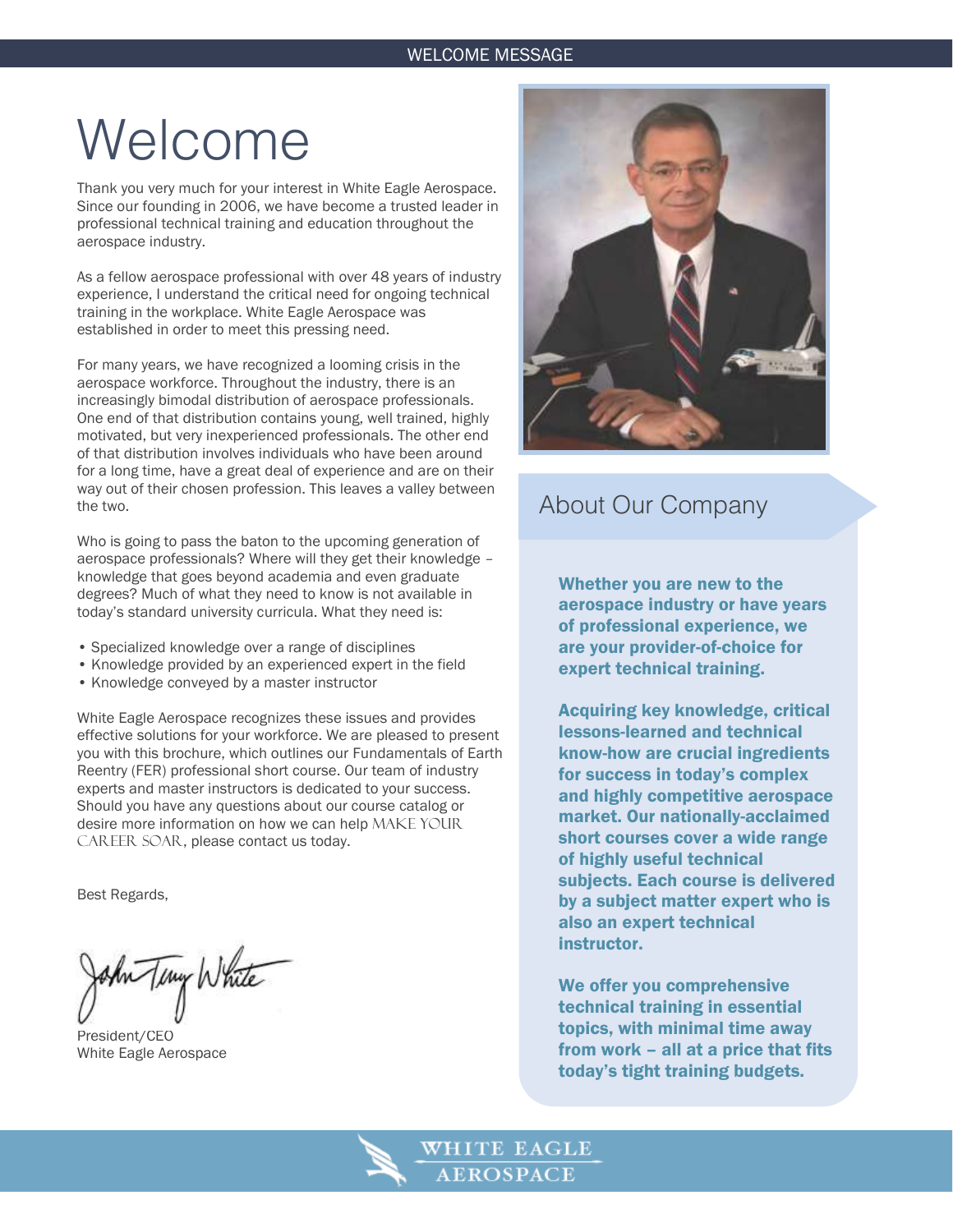#### TARGET AUDIENCE



# Target Audience

The Fundamentals of Earth Reentry (FER) short course provides the basic technical knowledge needed to intelligently address the critical aspects of atmospheric entry from suborbital and orbital flight.

This short course is designed for the aerospace professional seeking expert instruction in the basic principles, science and technology of entry into the Earth's atmosphere. Participants will learn about the aerophysics of Earth reentry including gas dynamics, aerodynamics, aeroacoustics and aerodynamic heating. Course material has direct application to the design, analysis and test of manned ballistic and lifting entry. This unique training experience equips participants with a sound working knowledge of the Earth reentry environment that will be immediately useful in a wide range of aerospace professions.

Delivered by a master instructor and subject matter expert with over 48 years of professional aerospace experience, this 4-day intensive training course will provide participants with invaluable real-world knowledge, enhanced understanding and improved competency in this key discipline.

### Who Will Benefit

- Aerodynamics Engineers
- Systems Engineers
- **Entry Vehicle Designers**
- Test Range Operators
- **FAA Regulatory Personnel**
- Space Entrepreneurs
- Flight Test Engineers
- Spaceflight Customers
- Commercial Space Firms
- **Flight Crew**
- **Mission Planners**
- Thermal Protection Systems (TPS) Engineers
- Program Managers
- **College Students**

## Group Discounts

i<br>I

 White Eagle Aerospace is dedicated to meeting your organization's professional training needs. In order to better serve you, we offer special

group discounts rates and on-site training. If you have a group of 15 or more participants, we will bring our nationally acclaimed FER short course to your location at a discounted rate. Please contact us today to learn how we can help MAKE YOUR ORGANIZATION SOAR!

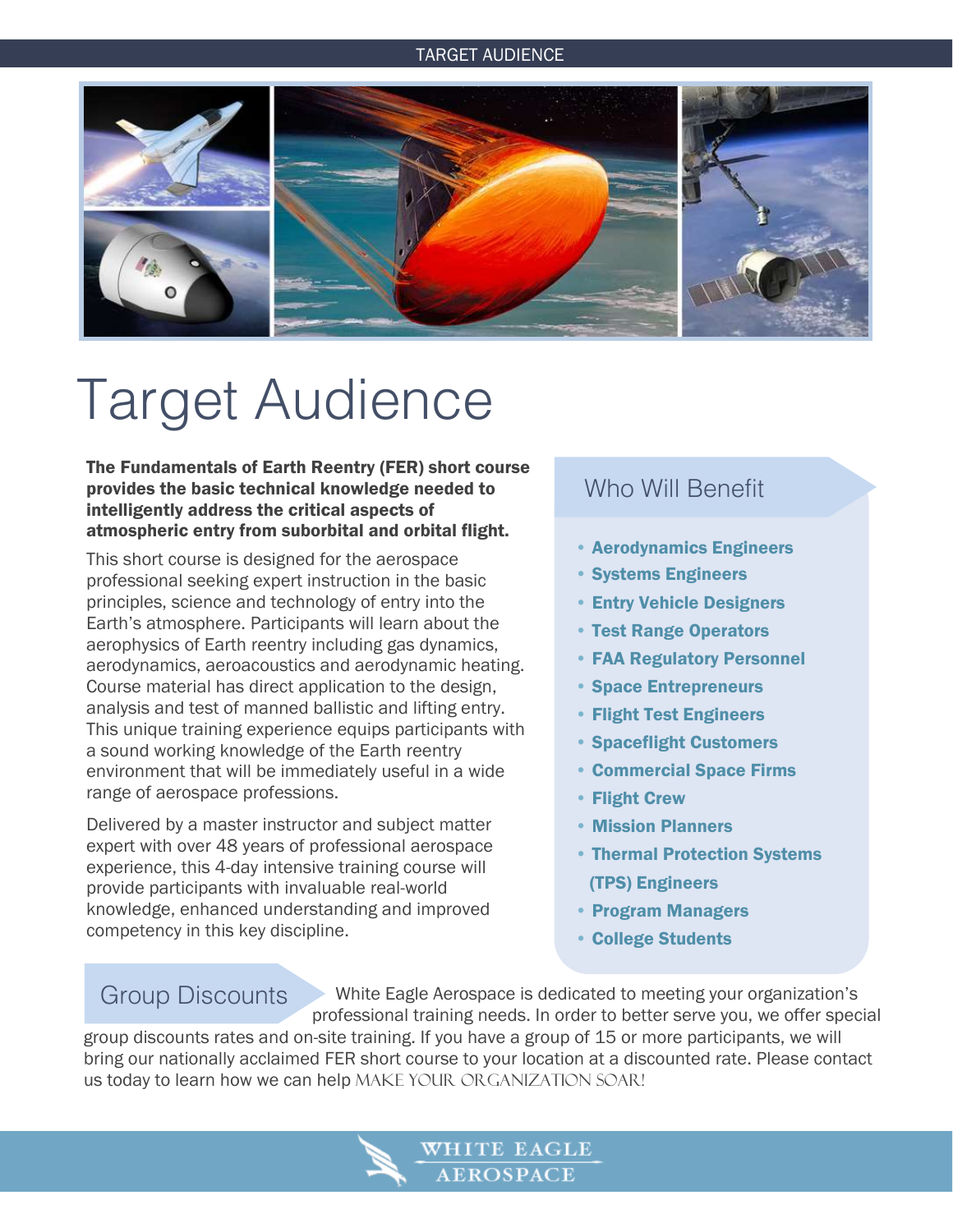#### COURSE DESCRIPTION



## Course Description

The Fundamentals of Earth Reentry (FER) short course is designed for the aerospace professional seeking expert instruction in the basic principles, science and technology of entry into the Earth's atmosphere. Course material has direct application to the design, analysis and test of manned ballistic and lifting entry.

This intensive training program provides participants with the essential technical knowledge needed to intelligently address the critical aspects of atmospheric entry from suborbital and orbital flight. Course material provides an in-depth study of the aerophysics of Earth reentry including gas dynamics, aerodynamics, aeroacoustics and aerodynamic heating. Participants will come to understand the key characteristics of ballistic and lifting entry trajectory modes.

Technical instruction emphasizes the effects of damping of entry vehicle dynamic motion. Particularly, participants will learn how damping is affected by the structure of the Earth's atmosphere. Additional topics include: vehicle thermal protection systems, recovery systems, range safety considerations and flight crew survivability. Technical briefings are provided for a number of significant historical entry vehicles, as well as those currently under development. These case studies provide participants with valuable insights and lessons learned that are directly applicable to job performance.

### Key Course Topics

- Gas Dynamics
- Aerodynamics
- Aerodynamic Heating
- Earth's Atmosphere
- Equations of Motion
- Entry Trajectories
- Flight Dynamics
- Aeroacoustics
- Entry Vehicles
- Bioastronautics
- Range Safety
- Recovery Systems
- Free Molecular Regime
- Chemically-Reacting Flows
- Heatshield Ablation
- Flight Simulation
- Ballistic Entry
- Lifting Entry
- Plasma Effects
- Human Tolerance Limits
- Pressure Suits
- Historical Flight Programs

VHITE EAGLE **AEROSPACE**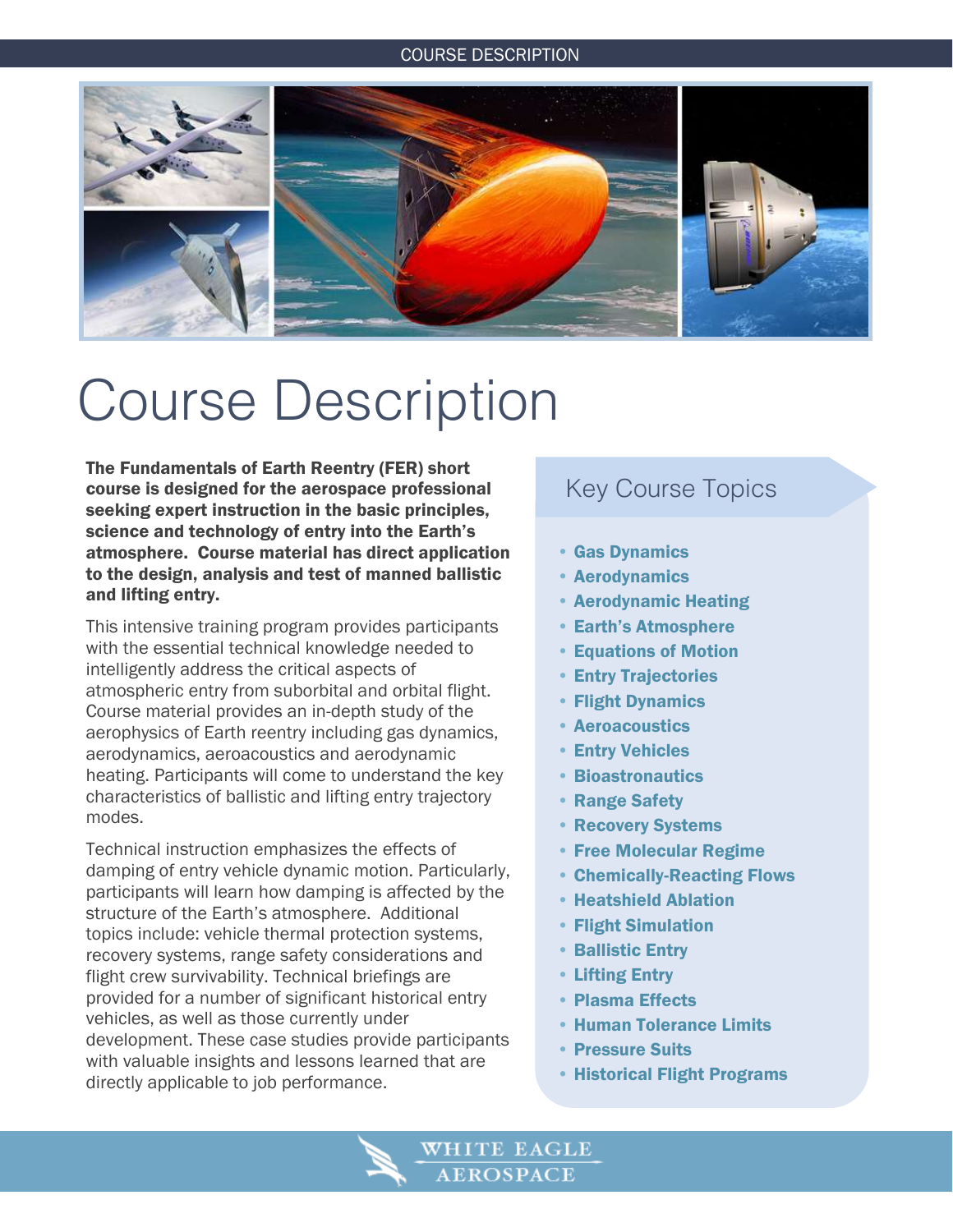#### COURSE OUTLINE

![](_page_4_Picture_1.jpeg)

# Course Outline

The Fundamentals of Earth Reentry (FER) short course is an intensive 4-day training program that provides a maximum training experience to aerospace professionals with minimum time away from work.

## Fundamentals of Earth Reentry Module Overview

| Day            | Module         | <b>Lecture Title</b>          | <b>Key Topics</b>                                                                                                            |
|----------------|----------------|-------------------------------|------------------------------------------------------------------------------------------------------------------------------|
| $\mathbf 1$    | $\mathbf{1}$   | <b>Gas Dynamics</b>           | Gas models, temperature effects, chemical reactions,<br>continuum flow, free molecule flow.                                  |
|                | $\overline{2}$ | Aerodynamics                  | Newtonian theory, pressure methods, skin friction methods, lift<br>and drag, rarefied flows.                                 |
| $\overline{2}$ | 3              | Aerodynamic Heating           | Stagnation heating, heat transfer modes, body shape effects,<br>thermal protection, plasma.                                  |
|                | $\overline{4}$ | Aeroacoustic Phenomena        | Flowfield effects, body shape effects, sound pressure level,<br>probability density function.                                |
|                | 5              | Earth's Atmosphere            | Thermodynamic proerties, winds, composition, global<br>circulation, cloud types, turbulence, atmospheric models.             |
| 3              | 6              | <b>Equations of Motion</b>    | Earth-centered reference frames, axis transformations,<br>acceleration transformation equation, flight forces.               |
|                | $\overline{7}$ | <b>Entry Trajectories</b>     | Entry modes, ballistic entry, lifting entry, planar flight path<br>model, altitude-velocity maps, aerodynamic heating.       |
|                | 8              | <b>Flight Dynamics</b>        | Angle-of-attack oscillations, density damping, vehicle spin<br>effects, epicyclic motion, dynamic stability, roll resonance. |
| $\overline{4}$ | 9              | <b>Earth Reentry Vehicles</b> | Vehicle types, suborbital flight, orbital flight, historical systems,<br>current systems, projected systems.                 |
|                | 10             | <b>Apollo Entry Guidance</b>  | Lift modulation, entry corridor, guidance logic, entry targeting,<br>backup entry control modes, historical results.         |
|                | 11             | <b>Shuttle Entry Guidance</b> | Major guidance modes, Reference Drag Acceleration Profile,<br>ranging logic, entry control law, lateral logic.               |
|                | 12             | <b>Recovery Systems</b>       | Parachutes, ballutes, lifting bodies, gliders, parafoils,<br>propulsive systems, rotors, hybrid systems.                     |

![](_page_4_Picture_6.jpeg)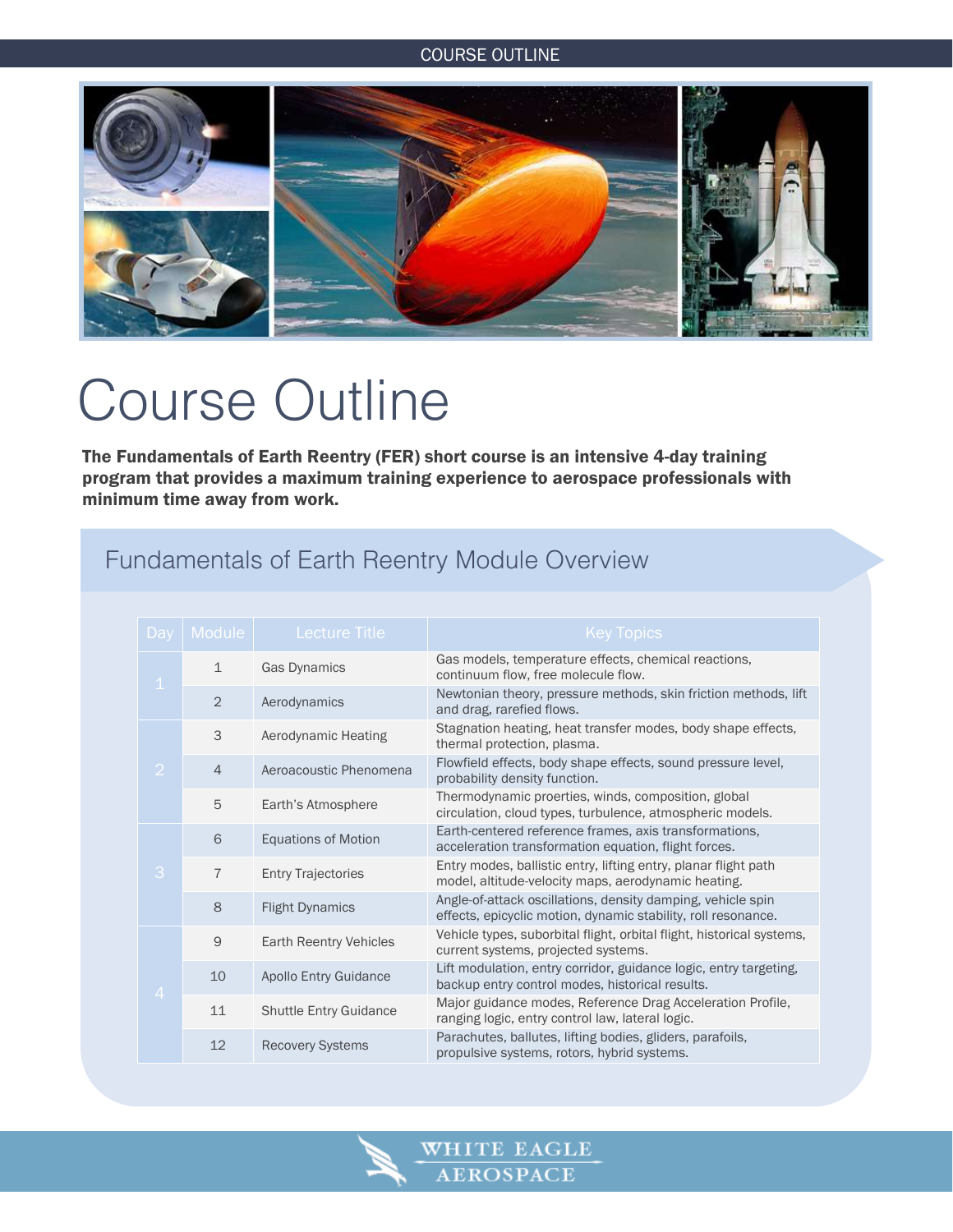#### AEROSPACE HISTORY

![](_page_5_Picture_1.jpeg)

## Aerospace History

Much has transpired during the 100-plus years of powered flight. We are both the beneficiaries and stewards of the technological progress that previous generations have bequeathed to us.

However, many professionals in today's aerospace workforce have little knowledge of the key people, events and innovations that comprise the history of their own profession. While we cannot live in the past, we must learn from it if we are to be successful now and in the future. Further, like our predecessors, we must protect and preserve this legacy knowledge for succeeding generations.

It is for these reasons that White Eagle Aerospace strongly emphasizes aerospace history in its technical short courses. This is done through the mediums of special presentations, videos and field trips. The Fundamentals of Earth Reentry (FER) short course features several key historical programs.

### Featured Programs

- Mercury Spacecraft
- Gemini Spacecraft
- Apollo Spacecraft
- Space Shuttle Orbiter
- X-15/X-15A-2
- X-24A/X-24B
- HL-10
- M2-F3
- Dream Chaser Spaceship
- SpaceShip Two
- Dragon Capsule

![](_page_5_Picture_18.jpeg)

WHITE EAGLE **AEROSPACE**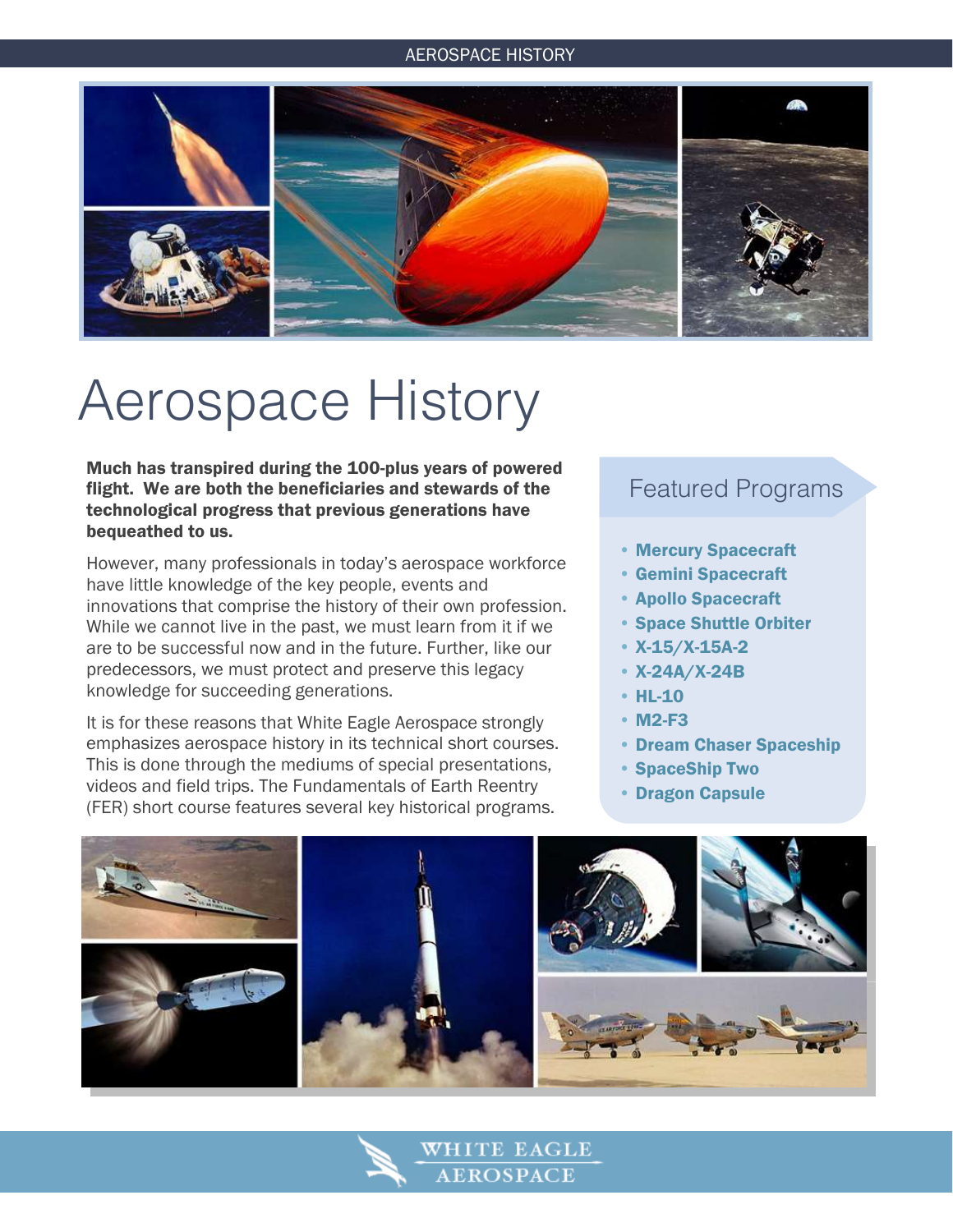#### INFORMATION AT A GLANCE INFORMATION AT A GLANCE

![](_page_6_Picture_1.jpeg)

## Information at a Glance

The Fundamentals of Earth Reentry (FER) short course provides the essential technical knowledge needed to intelligently address the critical aspects of atmospheric entry from suborbital and orbital flight.

Technical instruction emphasizes the aerophysics of Earth reentry including gas dynamics, aerodynamics, aeroacoustics and aerodynamic heating. Course material has direct application to the design, analysis and test of manned ballistic and lifting entry. Training equips participants with a sound working knowledge of the Earth reentry environment.

Delivered by a master instructor and subject matter expert with over 48 years of professional aerospace experience, this 4-day intensive training course will provide participants with invaluable real-world knowledge, enhanced understanding and improved competency in this key discipline.

### Contact White Eagle Aerospace

White Eagle Aerospace P.O. Box 68371 Oro Valley, AZ 85737 www.whiteeagleaerospace.com training@whiteeagleaerospace.com 520-390-9157

### Key Course Information

- Instructor: J. Terry White
- **Duration:** 4 instructional days: 32 instructional hours.
- Materials: 1) Comprehensive set of course lecture slides in bound form and 2) DVD containing course lecture slides, images, videos, reference documents and homework solutions.
- Cost: \$2,000 for single seat.
- **Registration: Please visit our**  website to view the most current Course Calendar. To register for a scheduled course, simply complete and submit the online registration form.
- **Group Discounts: In order to better**  serve your organization, we offer special group discount rates and on-site training. For information, please contact Phyllis White at pjwhite@whiteeagleaerospace.com.

VHITE EAGLE **AEROSPACE**